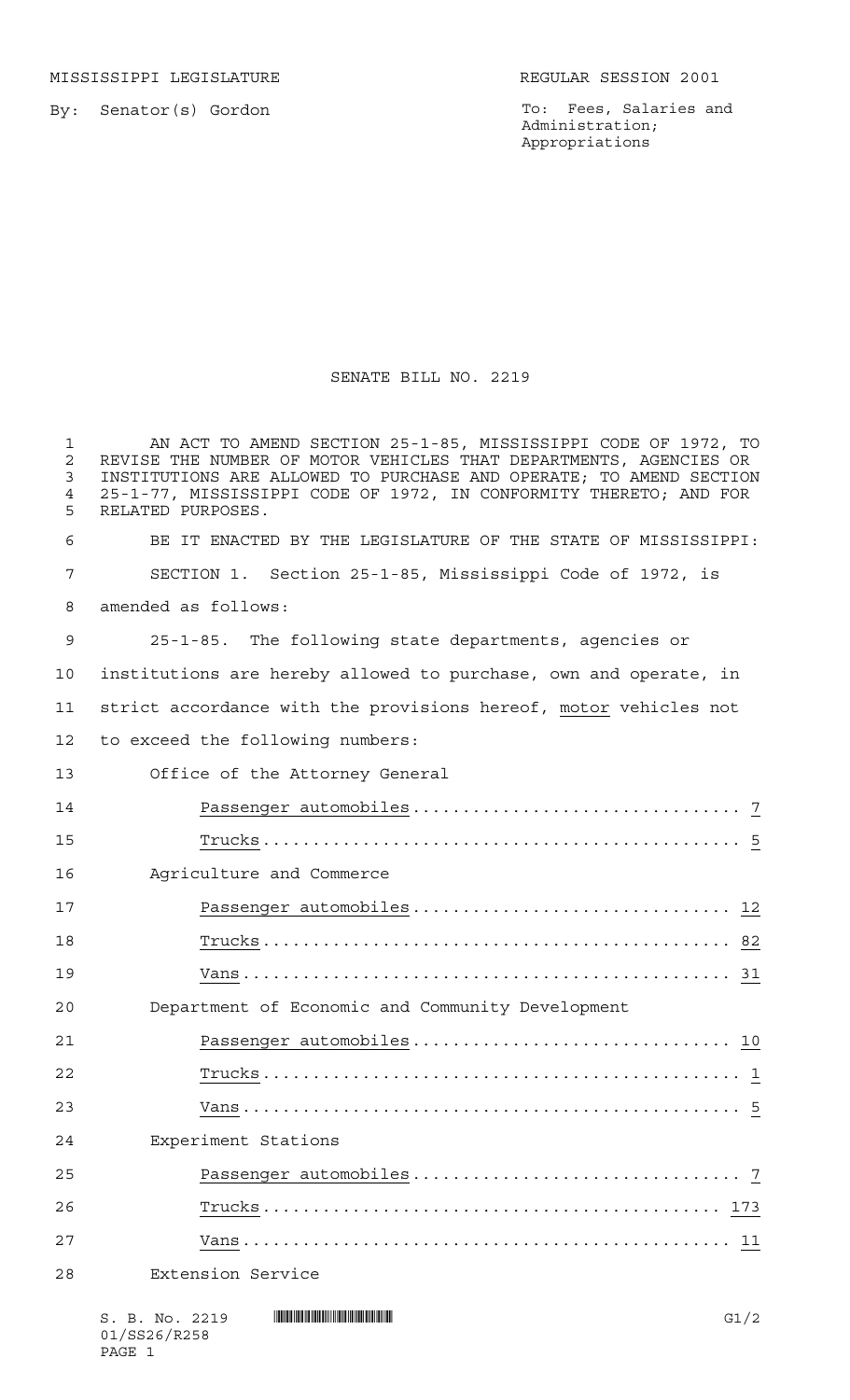| 29 |                                                                                         |
|----|-----------------------------------------------------------------------------------------|
| 30 |                                                                                         |
| 31 |                                                                                         |
| 32 | Forestry Commission                                                                     |
| 33 | Passenger automobiles 23                                                                |
| 34 |                                                                                         |
| 35 |                                                                                         |
| 36 |                                                                                         |
| 37 | Department of Transportation                                                            |
| 38 | Passenger automobiles 118                                                               |
| 39 |                                                                                         |
| 40 |                                                                                         |
| 41 |                                                                                         |
| 42 | Military Department                                                                     |
| 43 |                                                                                         |
| 44 |                                                                                         |
| 45 |                                                                                         |
| 46 |                                                                                         |
| 47 | Department of Corrections                                                               |
| 48 | Passenger automobiles 106                                                               |
| 49 |                                                                                         |
| 50 |                                                                                         |
| 51 |                                                                                         |
| 52 |                                                                                         |
| 53 |                                                                                         |
| 54 | Mississippi Department of Public Safety                                                 |
| 55 | Passenger automobiles 689                                                               |
| 56 |                                                                                         |
| 57 |                                                                                         |
| 58 | Division of Plant Industry                                                              |
| 59 | Passenger automobiles 12                                                                |
| 60 |                                                                                         |
| 61 |                                                                                         |
|    | <b>THE REAL PROPERTY AND RELEASED FOR A</b><br>S. B. No. 2219<br>01/SS26/R258<br>PAGE 2 |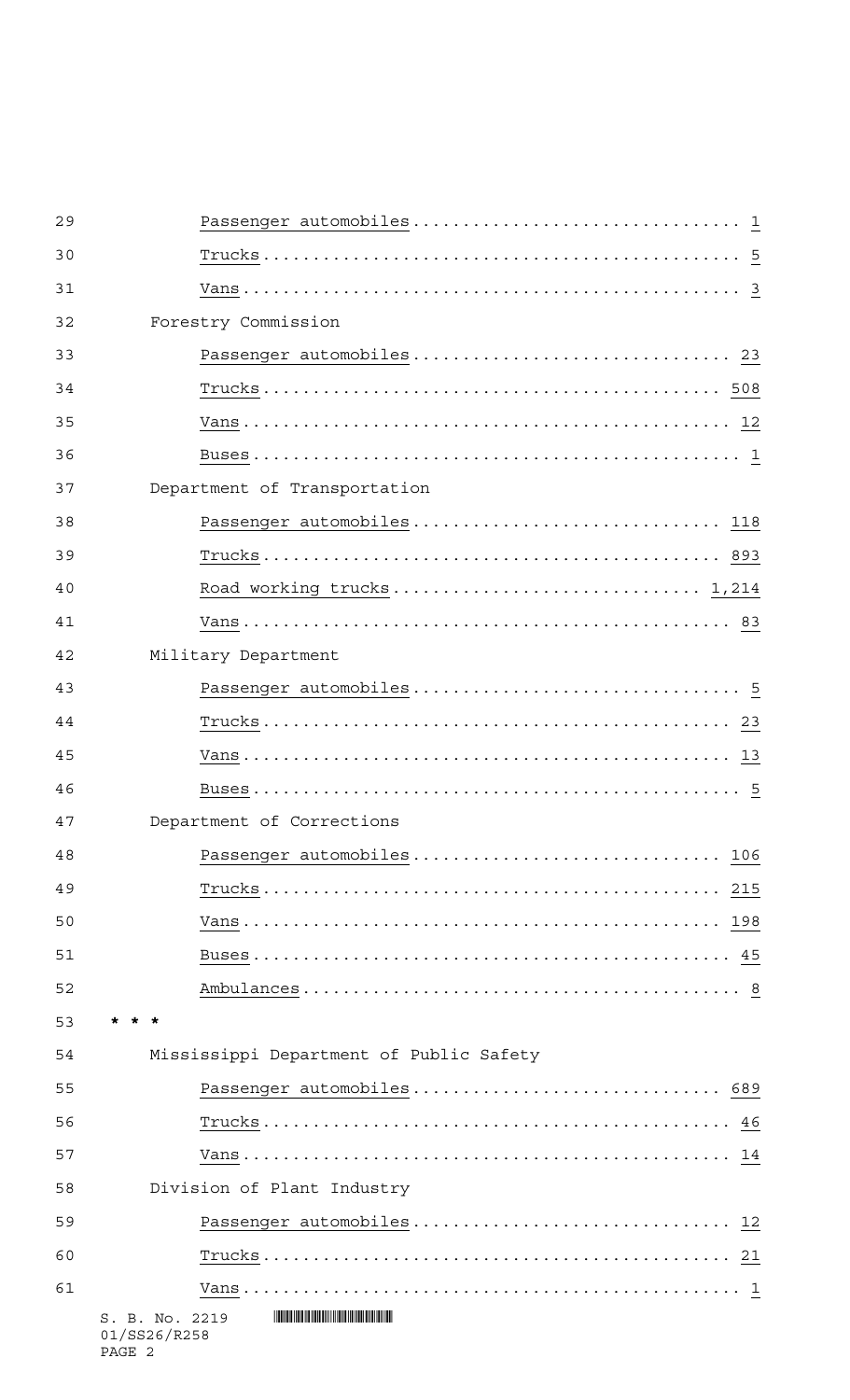| 62 | State Board of Mental Health             |  |
|----|------------------------------------------|--|
| 63 |                                          |  |
| 64 | East Mississippi State Hospital          |  |
| 65 |                                          |  |
| 66 |                                          |  |
| 67 |                                          |  |
| 68 |                                          |  |
| 69 | Mississippi State Hospital               |  |
| 70 |                                          |  |
| 71 |                                          |  |
| 72 |                                          |  |
| 73 |                                          |  |
| 74 |                                          |  |
| 75 |                                          |  |
| 76 | Soil and Water Conservation Commission   |  |
| 77 |                                          |  |
| 78 |                                          |  |
| 79 |                                          |  |
| 80 | Ellisville State School                  |  |
| 81 |                                          |  |
| 82 |                                          |  |
| 83 |                                          |  |
| 84 |                                          |  |
| 85 | North Mississippi Retardation Center     |  |
| 86 |                                          |  |
| 87 |                                          |  |
| 88 |                                          |  |
| 89 |                                          |  |
| 90 | South Mississippi Retardation Center     |  |
| 91 |                                          |  |
| 92 |                                          |  |
| 93 |                                          |  |
| 94 |                                          |  |
|    | S. B. No. 2219<br>01/SS26/R258<br>PAGE 3 |  |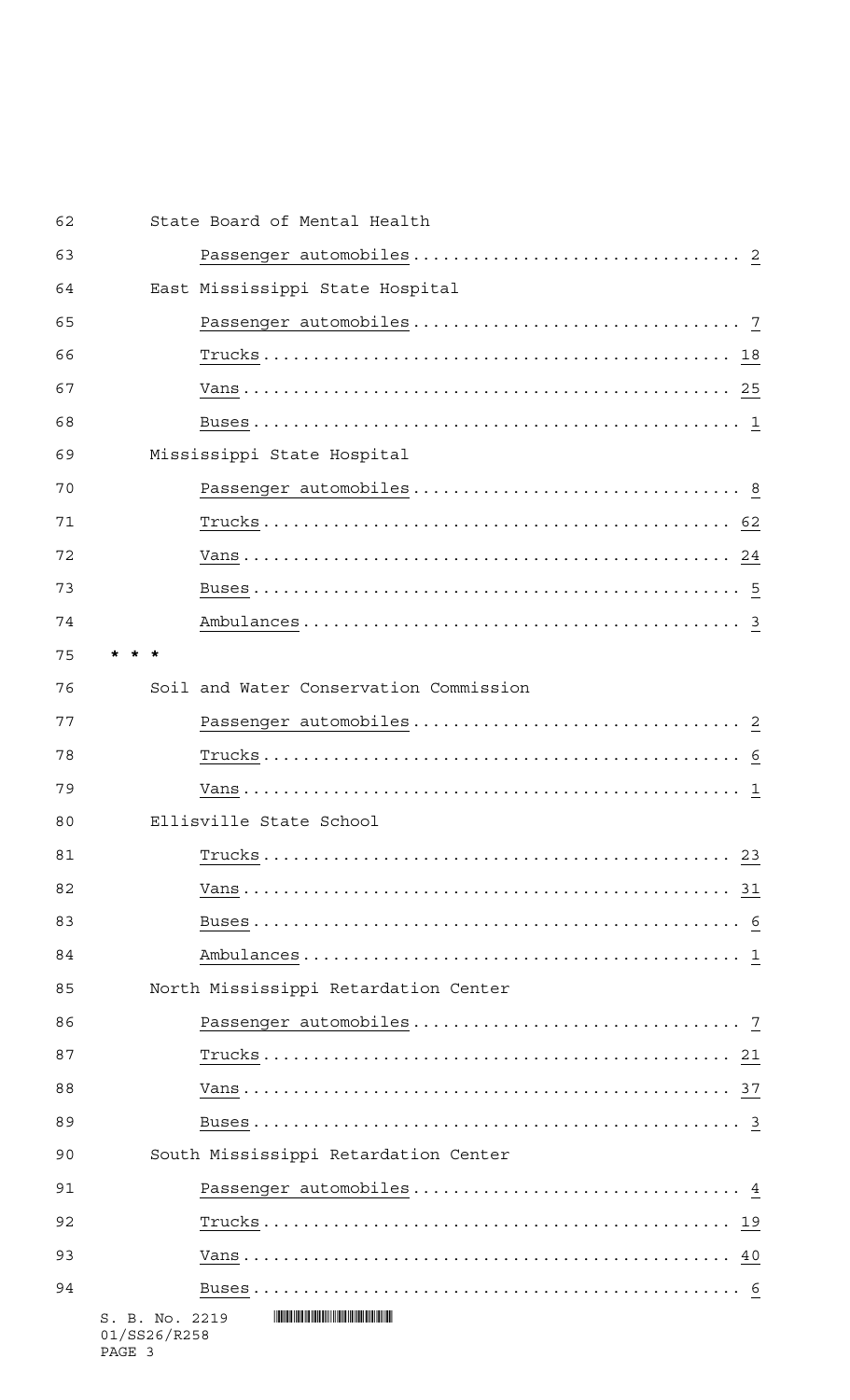| 95  | Board of Health                          |
|-----|------------------------------------------|
| 96  |                                          |
| 97  |                                          |
| 98  |                                          |
| 99  | State Oil and Gas Board                  |
| 100 |                                          |
| 101 |                                          |
| 102 |                                          |
| 103 | Wildlife, Fisheries and Parks            |
| 104 |                                          |
| 105 |                                          |
| 106 |                                          |
| 107 | Surplus Property Procurement Commission  |
| 108 |                                          |
| 109 |                                          |
| 110 | State Tax Commission                     |
| 111 |                                          |
| 112 |                                          |
| 113 |                                          |
| 114 | Mississippi Gaming Commission            |
| 115 |                                          |
| 116 |                                          |
| 117 |                                          |
| 118 | Department of Environmental Quality      |
| 119 |                                          |
| 120 |                                          |
| 121 |                                          |
| 122 | Pearl River Valley Water Supply District |
| 123 |                                          |
| 124 |                                          |
| 125 | Pearl River Basin Development District   |
| 126 |                                          |
| 127 |                                          |
|     | S. B. No. 2219<br>01/SS26/R258           |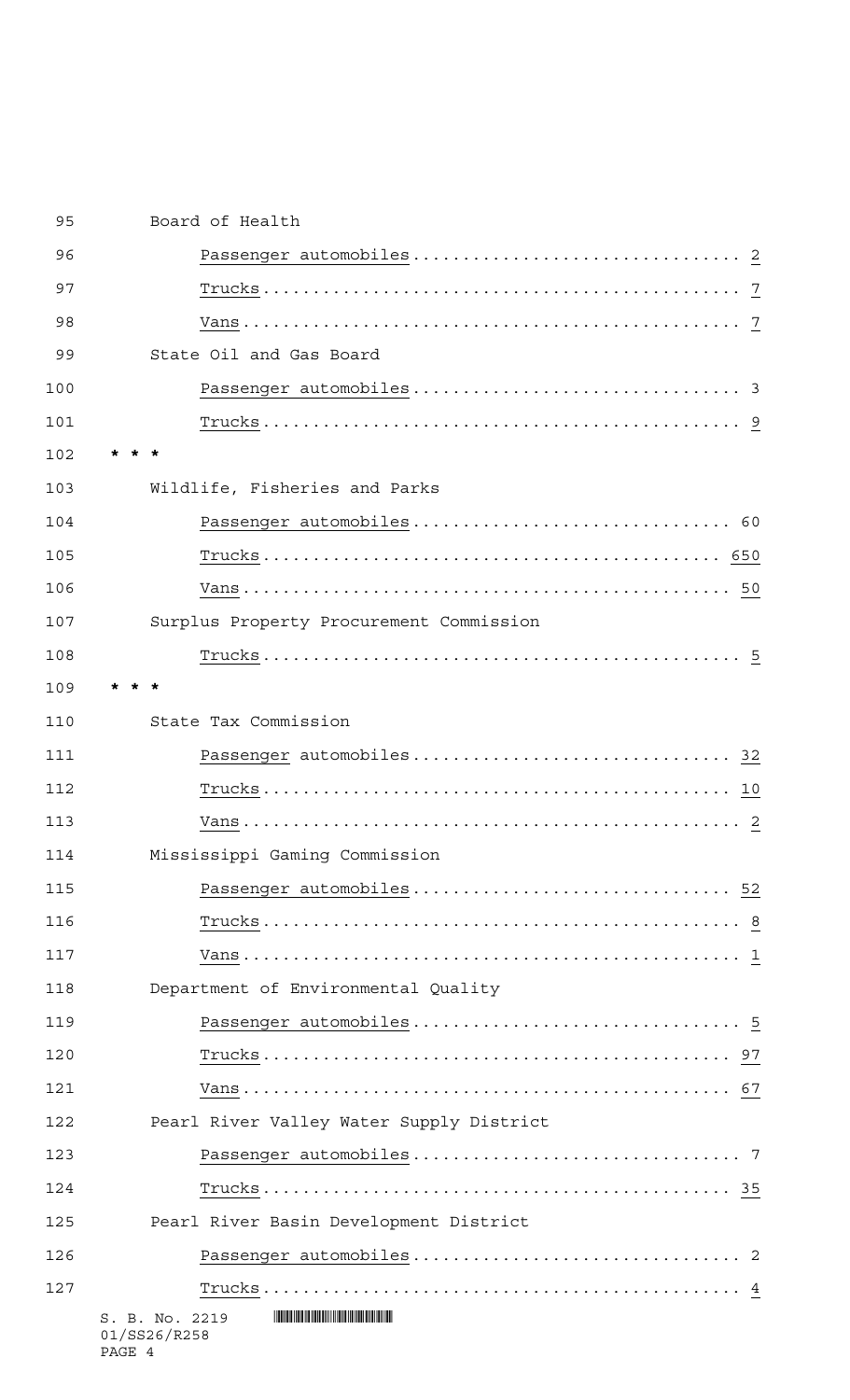| 128 |                                                                                                                           |
|-----|---------------------------------------------------------------------------------------------------------------------------|
| 129 | Pat Harrison Waterway District                                                                                            |
| 130 |                                                                                                                           |
| 131 |                                                                                                                           |
| 132 | Department of Transportation -                                                                                            |
| 133 | Office of State Aid Road Construction                                                                                     |
| 134 |                                                                                                                           |
| 135 | Tennessee-Tombigbee Waterway Development Authority                                                                        |
| 136 |                                                                                                                           |
| 137 | Fair Commission                                                                                                           |
| 138 |                                                                                                                           |
| 139 |                                                                                                                           |
| 140 | State Civil Defense Office (including                                                                                     |
| 141 | communications vehicle)                                                                                                   |
| 142 |                                                                                                                           |
| 143 |                                                                                                                           |
| 144 |                                                                                                                           |
| 145 |                                                                                                                           |
| 146 | Bureau of Narcotics                                                                                                       |
| 147 | Passenger automobiles 116                                                                                                 |
| 148 |                                                                                                                           |
| 149 |                                                                                                                           |
| 150 |                                                                                                                           |
| 151 | Mississippi State Port Authority at Gulfport                                                                              |
| 152 |                                                                                                                           |
| 153 |                                                                                                                           |
| 154 |                                                                                                                           |
| 155 | Tombigbee Water Supply District                                                                                           |
| 156 |                                                                                                                           |
| 157 |                                                                                                                           |
| 158 |                                                                                                                           |
| 159 | Board of Pharmacy                                                                                                         |
| 160 |                                                                                                                           |
|     | <b>THE REAL PROPERTY AND RELEASED FOR DISPLACING THE RELEASED FOR A STATE</b><br>S. B. No. 2219<br>01/SS26/R258<br>PAGE 5 |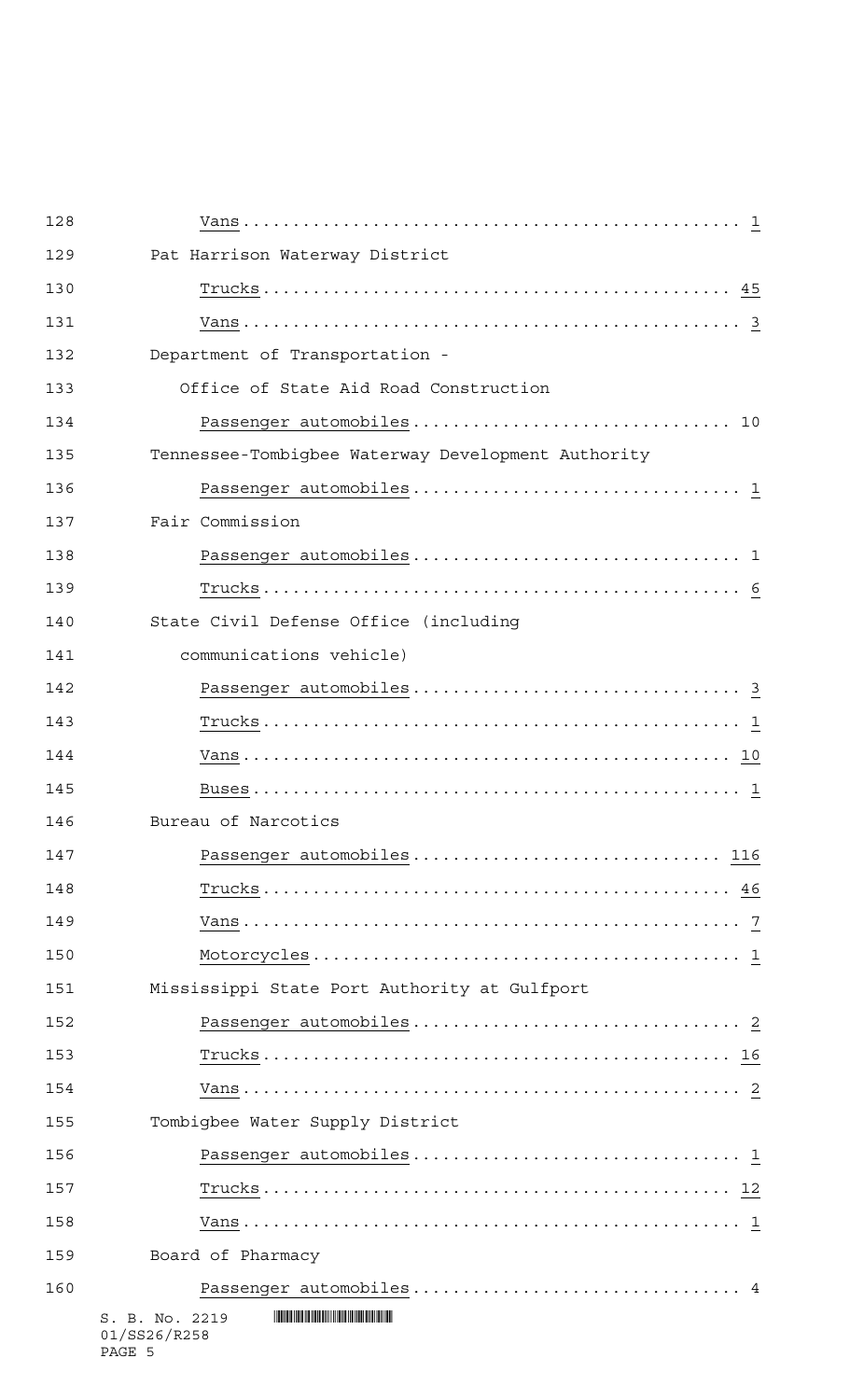| 161 | Yellow Creek State Inland Port Authority        |
|-----|-------------------------------------------------|
| 162 |                                                 |
| 163 |                                                 |
| 164 |                                                 |
| 165 | Department of Archives and History              |
| 166 |                                                 |
| 167 |                                                 |
| 168 |                                                 |
| 169 | State Fire Fighters Academy                     |
| 170 |                                                 |
| 171 |                                                 |
| 172 |                                                 |
| 173 | Office of General Services                      |
| 174 |                                                 |
| 175 |                                                 |
| 176 |                                                 |
| 177 | State Veterans Affairs Board                    |
| 178 |                                                 |
| 179 |                                                 |
| 180 |                                                 |
| 181 |                                                 |
| 182 | Employment Security Commission                  |
| 183 |                                                 |
| 184 |                                                 |
| 185 |                                                 |
| 186 | Mississippi Board of Nursing                    |
| 187 |                                                 |
| 188 |                                                 |
| 189 | State Board of Medical Licensure                |
| 190 |                                                 |
| 191 |                                                 |
| 192 | Mississippi Public Employees' Retirement System |
| 193 |                                                 |
|     | S. B. No. 2219<br>01/SS26/R258<br>PAGE 6        |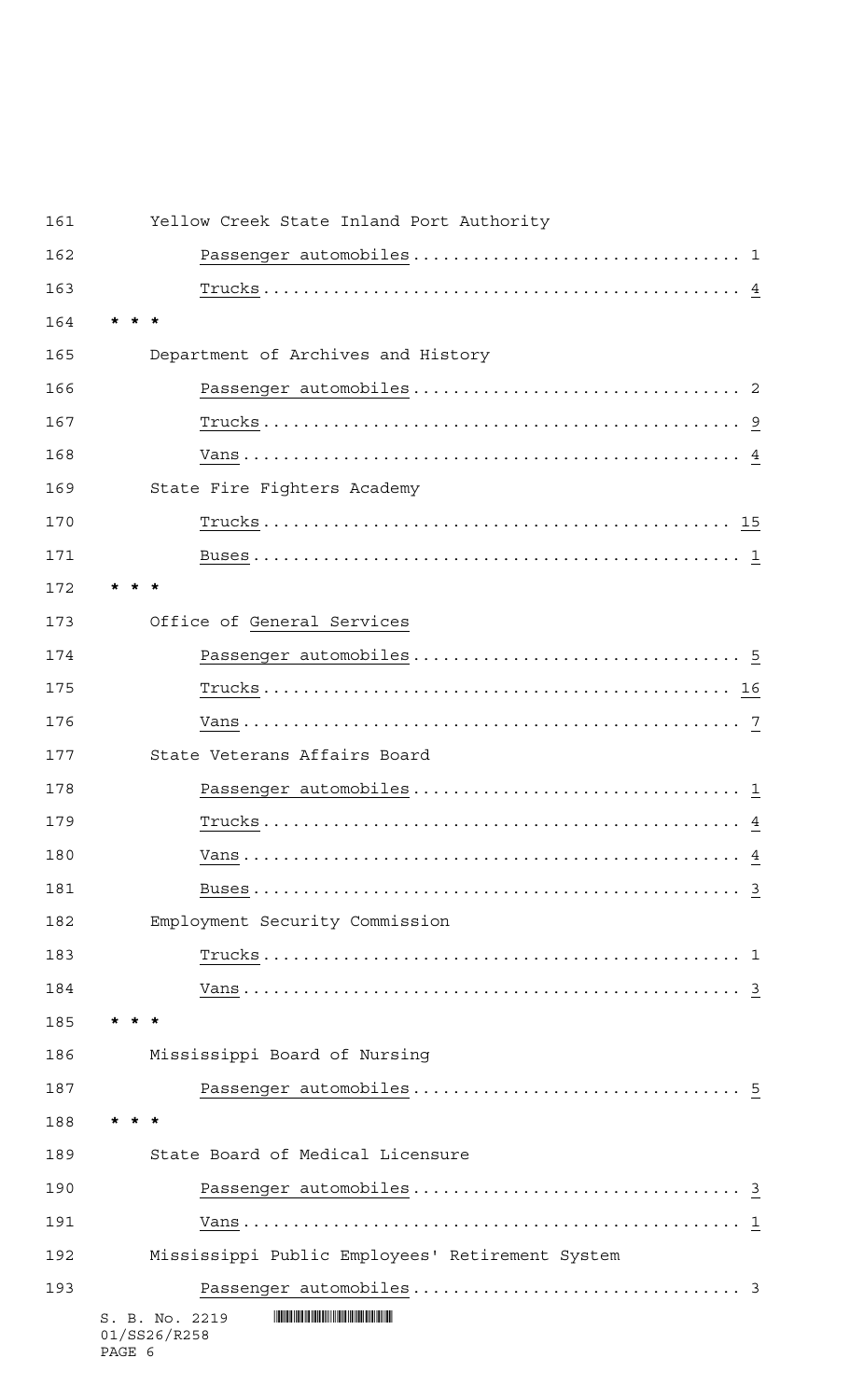| 194 |                                | Mississippi Public Service Commission |
|-----|--------------------------------|---------------------------------------|
| 195 |                                |                                       |
| 196 |                                |                                       |
| 197 |                                |                                       |
| 198 |                                | Department of Human Services          |
| 199 |                                |                                       |
| 200 |                                |                                       |
| 201 |                                |                                       |
| 202 |                                |                                       |
| 203 |                                | Department of Rehabilitation Services |
| 204 |                                |                                       |
| 205 |                                |                                       |
| 206 |                                |                                       |
| 207 |                                |                                       |
| 208 |                                | Real Estate Commission                |
| 209 |                                |                                       |
| 210 |                                |                                       |
| 211 |                                | Mississippi Library Commission        |
| 212 |                                |                                       |
| 213 |                                | Boswell Regional Center               |
| 214 |                                |                                       |
| 215 |                                |                                       |
| 216 |                                |                                       |
| 217 |                                |                                       |
| 218 |                                | Hudspeth Regional Center              |
| 219 |                                |                                       |
| 220 |                                |                                       |
| 221 |                                |                                       |
| 222 |                                |                                       |
| 223 |                                | North Mississippi State Hospital      |
| 224 |                                |                                       |
| 225 |                                | South Mississippi State Hospital      |
| 226 |                                |                                       |
|     | S. B. No. 2219<br>01/SS26/R258 |                                       |

PAGE 7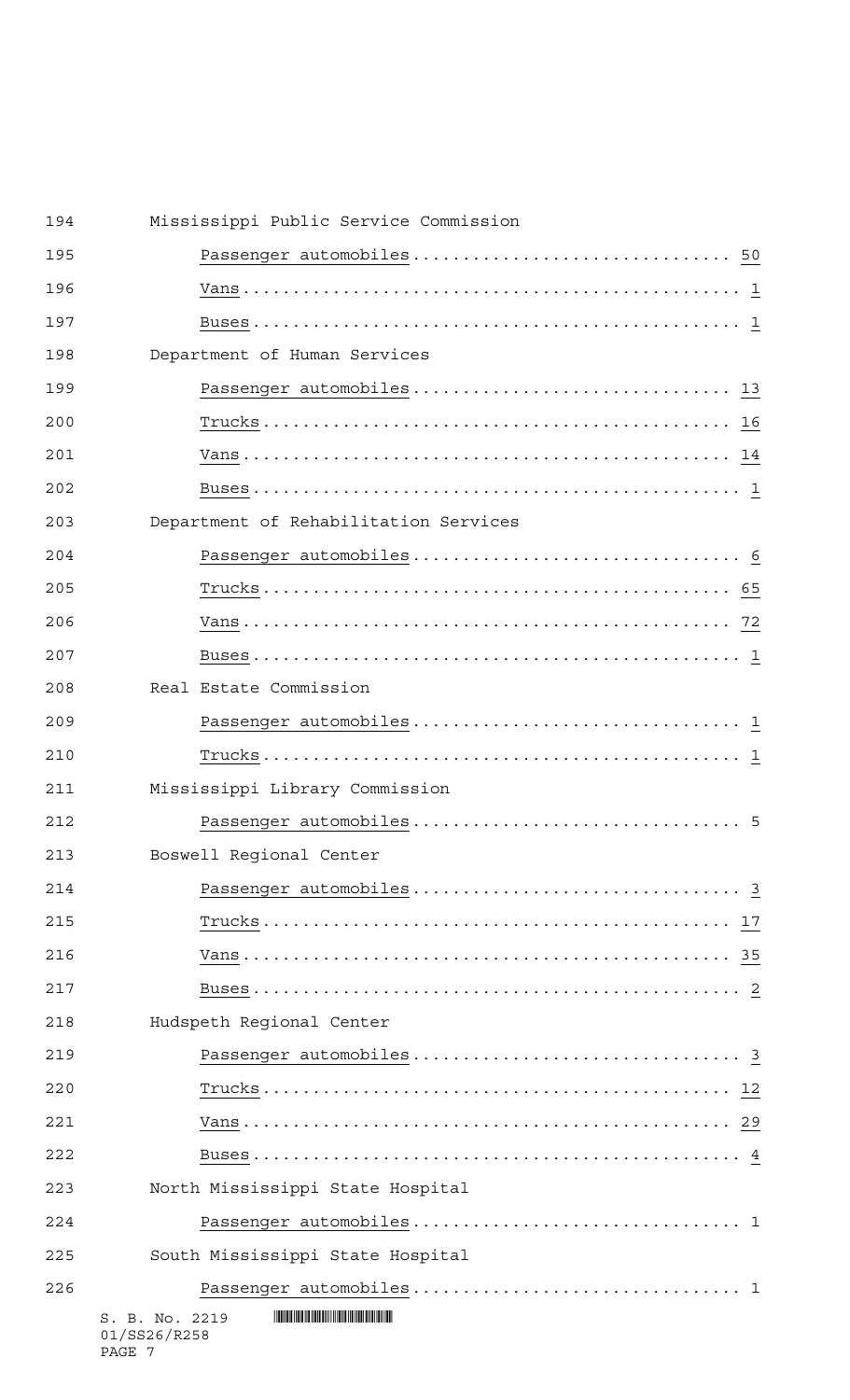| 227 | Motor Vehicle Commission                     |
|-----|----------------------------------------------|
| 228 |                                              |
| 229 | Office of the State Auditor                  |
| 230 |                                              |
| 231 | Division of Medicaid, Office of the Governor |
| 232 |                                              |
| 233 |                                              |
| 234 | Department of Marine Resources               |
| 235 |                                              |
| 236 |                                              |
| 237 |                                              |
| 238 | Central Mississippi Residential Center       |
| 239 |                                              |
| 240 | Juvenile Rehabilitation Center               |
| 241 |                                              |
| 242 | Department of Education                      |
| 243 |                                              |
| 244 |                                              |
| 245 |                                              |
| 246 |                                              |
| 247 | Office of the State Fire Marshal             |
| 248 | Passenger automobiles 15                     |
| 249 | Liquified Compressed Gas Division of the     |
| 250 | Department of Insurance                      |
| 251 |                                              |
| 252 | Grand Gulf Military Monument Commission      |
| 253 |                                              |
| 254 | Department of Insurance                      |
| 255 | Passenger automobiles 15                     |
| 256 |                                              |
| 257 | Magnolia State Enterprises                   |
| 258 |                                              |
| 259 |                                              |
|     | S. B. No. 2219<br>01/SS26/R258               |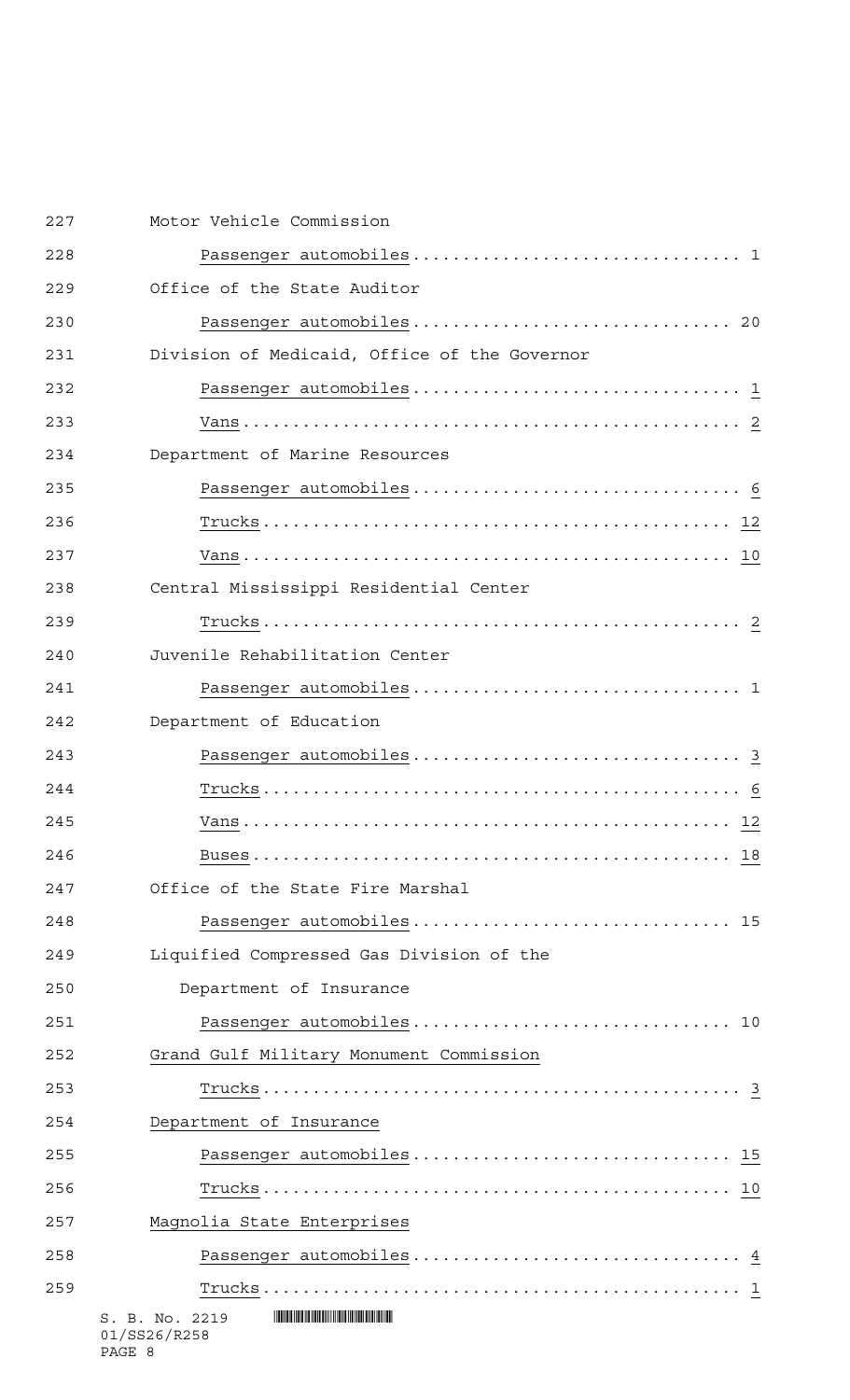| 260 |                                       |
|-----|---------------------------------------|
| 261 | Information Technology Services       |
| 262 |                                       |
| 263 | Mississippi Industries for the Blind  |
| 264 |                                       |
| 265 |                                       |
| 266 |                                       |
| 267 | Memorial Stadium                      |
| 268 |                                       |
| 269 | Forest and Wildlife Research - MSU    |
| 270 |                                       |
| 271 |                                       |
| 272 |                                       |
| 273 | Vocational Education                  |
| 274 |                                       |
| 275 |                                       |
| 276 | <b>ETV</b>                            |
| 277 |                                       |
| 278 |                                       |
| 279 |                                       |
| 280 | University Press                      |
| 281 |                                       |
| 282 | DECD Yellow Creek                     |
| 283 |                                       |
| 284 |                                       |
| 285 |                                       |
| 286 |                                       |
| 287 | Animal Health Board                   |
| 288 |                                       |
| 289 | Mississippi Veterinary Diagnostic Lab |
| 290 |                                       |
| 291 |                                       |
| 292 | Gulf Coast Research Lab - USM         |
|     | S. B. No. 2219<br>01/SS26/R258        |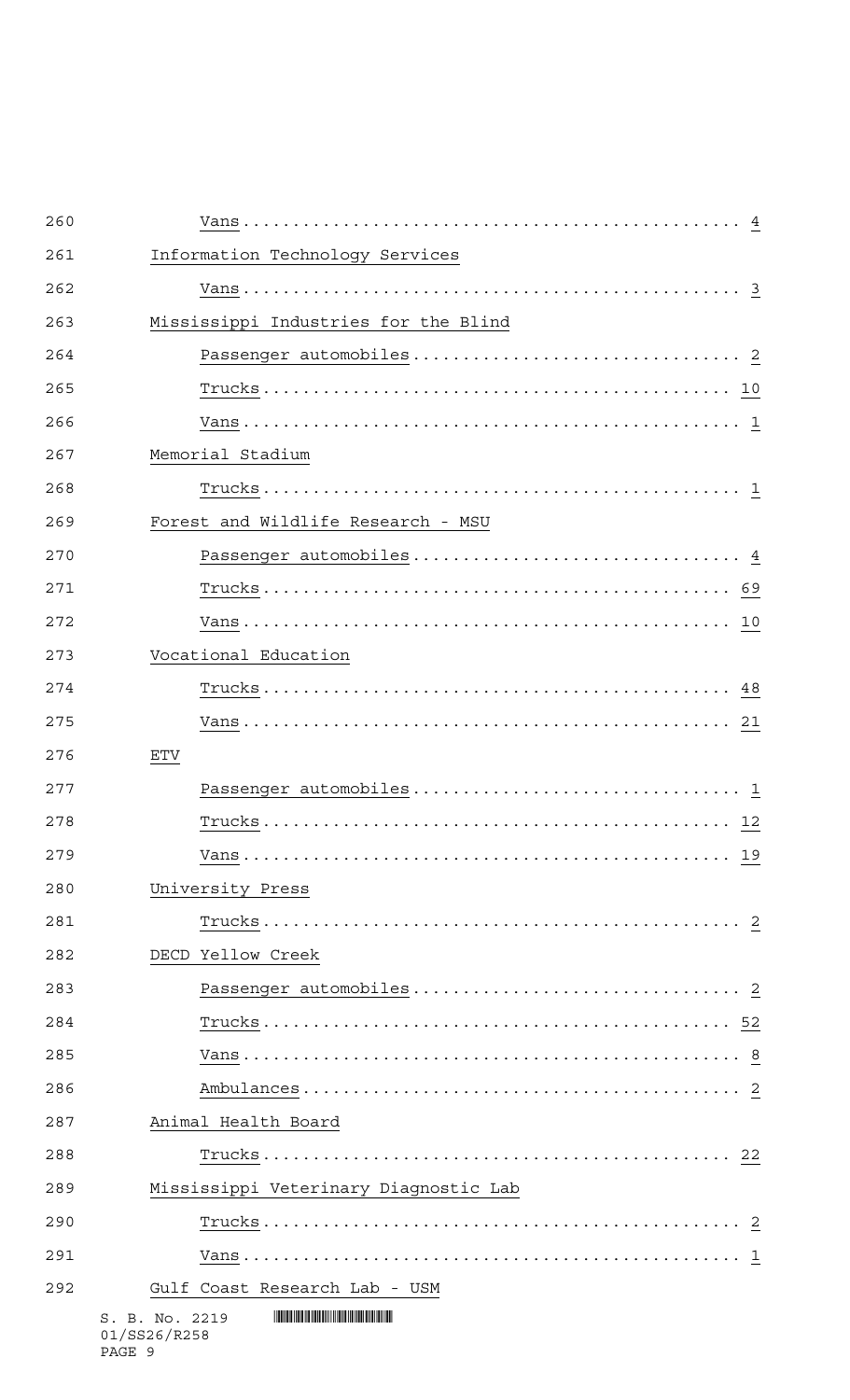| 293 |                                                                    |
|-----|--------------------------------------------------------------------|
| 294 |                                                                    |
| 295 |                                                                    |
| 296 |                                                                    |
| 297 | Chemical Laboratory - MSU                                          |
| 298 |                                                                    |
| 299 |                                                                    |
| 300 | School for Math and Science                                        |
| 301 |                                                                    |
| 302 |                                                                    |
| 303 |                                                                    |
| 304 | Crimestoppers Advisory Council                                     |
| 305 |                                                                    |
| 306 | Except as provided in Sections 25-1-77 through 25-1-93, no         |
| 307 | state department, institution or agency shall purchase, operate or |
| 308 | maintain any motor vehicle out of any funds available for the use  |
| 309 | of such department, institution or agency, unless same has been or |
| 310 | may be donated.                                                    |
| 311 | For purposes of this section, "passenger vehicle" shall be         |
| 312 | defined as a vehicle which is designed to transport four (4) or    |
| 313 | more persons and/or provides adequate seating for at least four    |
| 314 | (4) persons. The terms "luxury vehicle," "full-size vehicle,"      |
| 315 | "utility vehicle" and "carryall vehicle" shall be as defined by    |
| 316 | the industry.                                                      |
| 317 | Nothing in Sections 25-1-77 through 25-1-93 shall be               |
| 318 | construed to prohibit agencies, departments and institutions from  |

 purchasing and operating motor vehicles when used exclusively to transport patients, prisoners, students, faculty or staff of state institutions, blind and sighted employees essential to operate blind training programs or material, products and client-trainees in the sheltered workshop program, or bookmobiles. The superintendents of the Columbia Training School and Oakley Training School and the Commissioner of Corrections, or staff

 $S. B. No. 2219$  . Suppose the set of  $S. B. N_O. 2219$ 01/SS26/R258 PAGE 10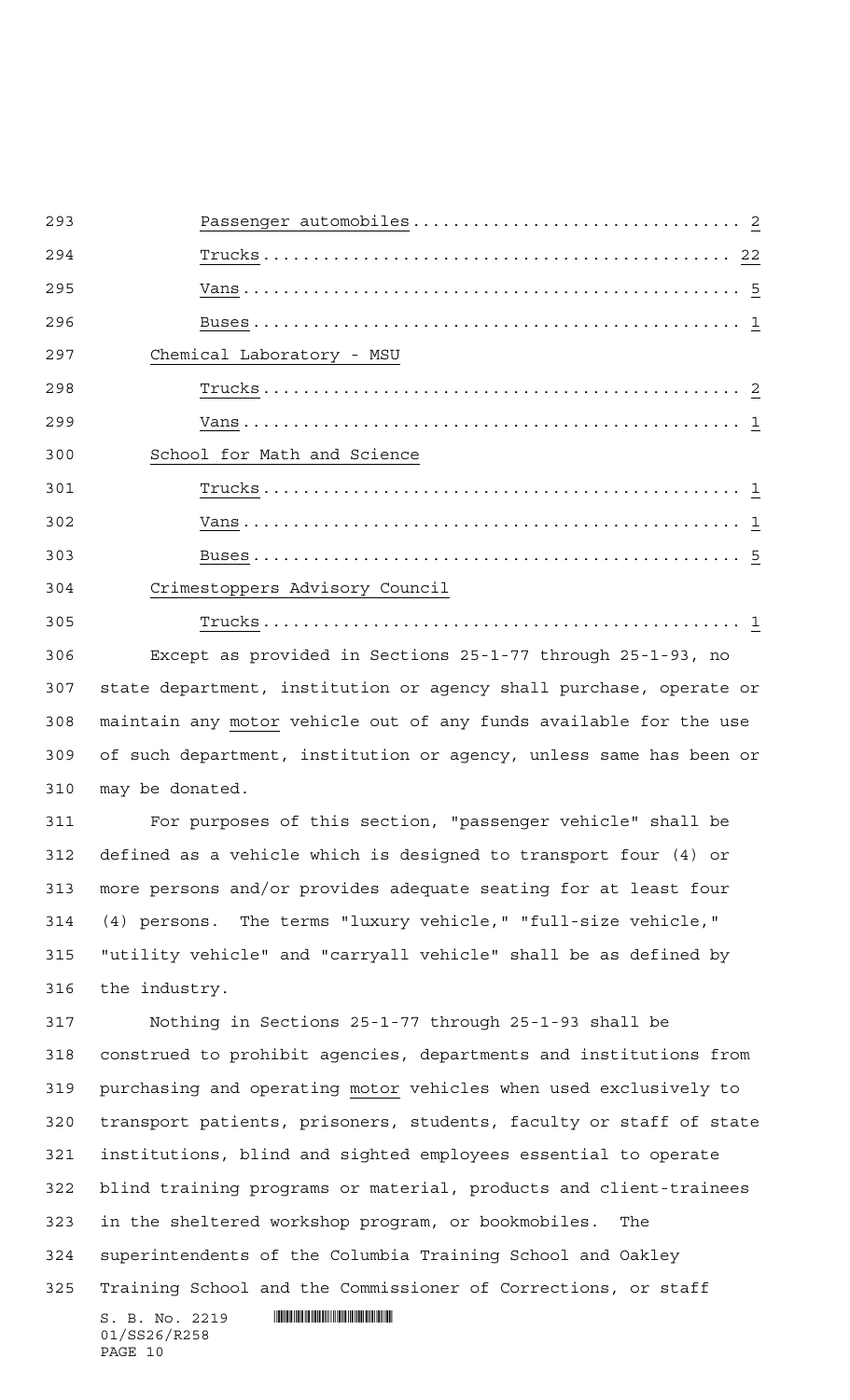326 members designated by them, may use such motor vehicles for other official functions and operations of those institutions at their discretion. Motor vehicles **\*\*\*** used for any other purposes shall be **\*\*\*** subject to the restrictions set forth in the aforesaid sections.

 In addition to the motor vehicles authorized to be owned and operated by the Mississippi Department of Public Safety, said department is also authorized to receive, own and operate special purpose motor vehicles to be used solely in investigations.

 Of the motor vehicles authorized to be owned and operated by the Mississippi Highway Safety Patrol, no more than twenty-one (21) vehicles may be kept for use by administrative personnel of the patrol whose principal duties are performed at the Highway Safety Patrol Headquarters Building and the Drivers' License Examining Station in Hinds County to commute to and from the residence of said personnel to the office at which such duties are regularly performed.

 Of the motor vehicles authorized to be owned and operated by the Mississippi Department of Transportation, not more than five (5) vehicles may be kept for use by administrative personnel of the department to commute between their residences and the offices at which their duties are regularly performed. The executive director of the department is authorized to allow additional department personnel to commute to and from their residences in department vehicles due to the nature of their job and for the safety of the traveling public.

 Of the motor vehicles authorized to be owned and operated by the State Tax Commission, no more than four (4) vehicles may be kept for use by administrative personnel whose principal duties are performed at State Tax Commission offices in Hinds County to commute to and from the residence of said personnel to the office at which such duties are regularly performed.

 $S. B. No. 2219$  . Suppose the set of  $S. B. N_O. 2219$ 01/SS26/R258 PAGE 11